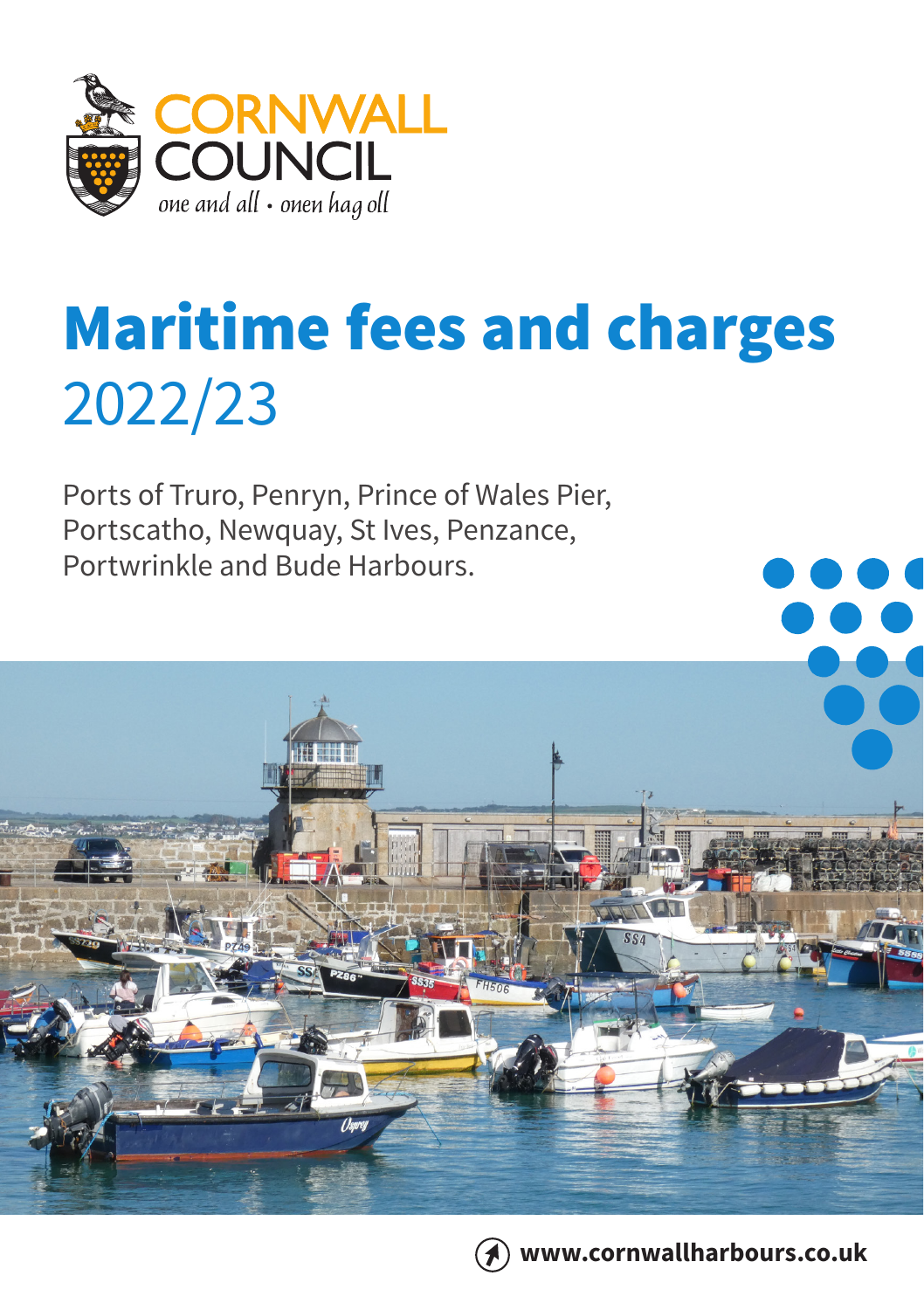# Contents

- [Truro and Penryn](#page-2-0)
- [Prince of Wales Pier and Fish Strand Quay](#page-7-0)
- [Portscatho Harbour](#page-8-0)
- [Newquay Harbour](#page-9-0)
- [St Ives Harbour](#page-11-0)
- [Bude Harbour](#page-13-0)
- [Penzance Harbour](#page-14-0)
- [Portwrinkle Harbour](#page-17-0)
- [Saltash \(Jubilee Green Dinghy Park\)](#page-17-0)
- [Downdery Beach](#page-17-0)
- [Maritime Service Charges](#page-18-0)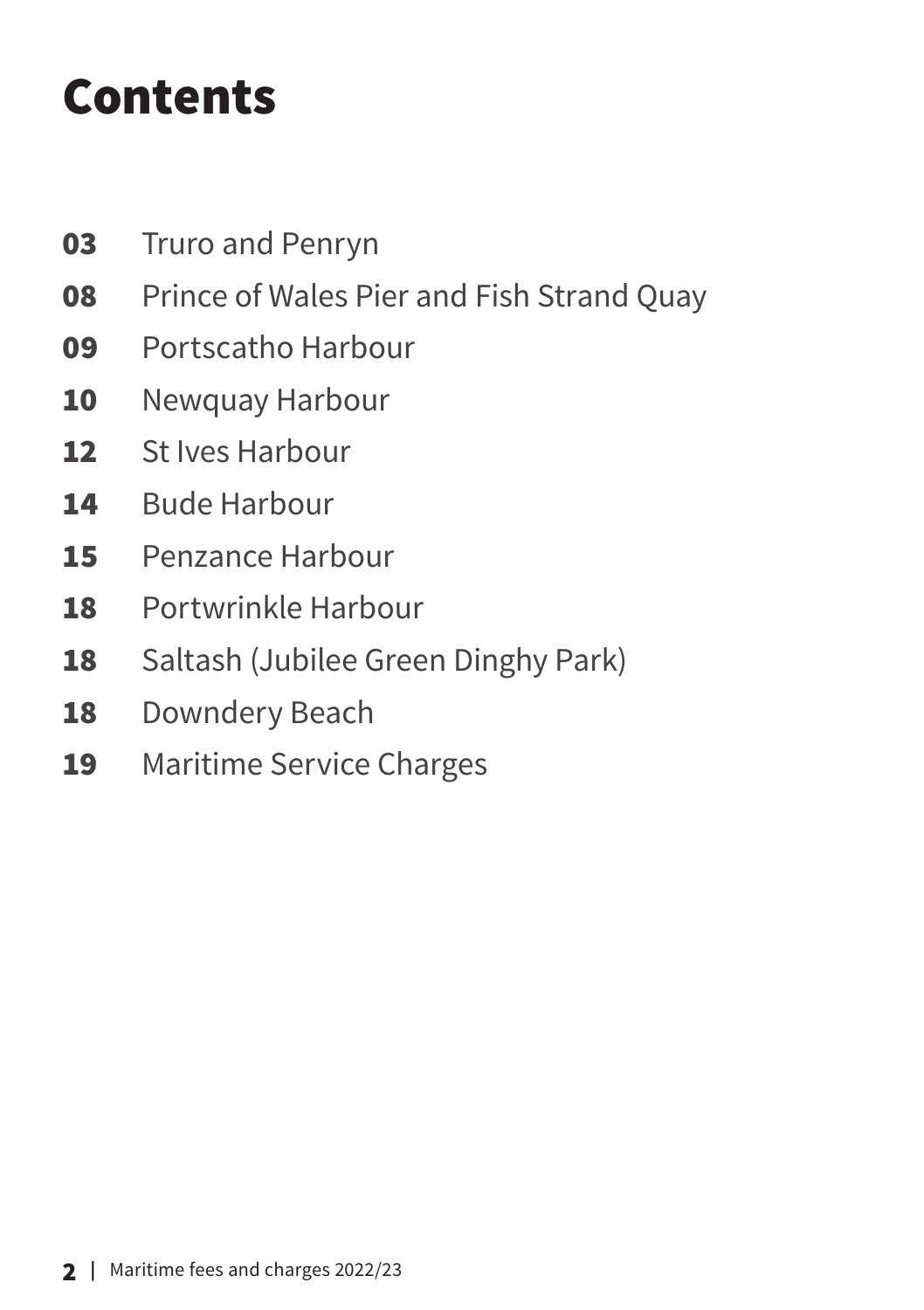### <span id="page-2-0"></span>Truro and Penryn

|   | Commercial dues (Charges 1-9 exclude VAT)                 |                                                                |            |  |
|---|-----------------------------------------------------------|----------------------------------------------------------------|------------|--|
| 1 | <b>Charge on ships</b><br>(Minimum charge of £25)         | Per GT                                                         | 36.31 p    |  |
| 2 | <b>Quay dues</b>                                          | Per tonne cargo                                                | 22.76 p    |  |
|   | Project cargoes                                           |                                                                | <b>POA</b> |  |
| 3 | <b>Charges on goods</b>                                   |                                                                |            |  |
|   | Scrap metal                                               | Per tonne                                                      | 85.34 p    |  |
|   |                                                           | Other cargoes / Project work: Cargoes/Marine renewables        | <b>POA</b> |  |
| 4 | <b>Cargo stacking on quays</b> (Per week or part thereof) |                                                                |            |  |
|   | Scrap metal                                               | Per tonne / $m3$ (whichever is greater)                        | 34.76 p    |  |
|   | Other cargoes                                             | Per tonne / $m3$ (whichever is greater)                        | 23.18 p    |  |
| 5 | Mooring up charges (coastal vessels)                      |                                                                |            |  |
|   | In and out                                                |                                                                | £140.00    |  |
|   | Shift                                                     |                                                                | £90.00     |  |
| 6 | Lay-up berths                                             |                                                                |            |  |
|   | (Per week or part thereof - includes harbour dues)        |                                                                |            |  |
|   | Up to 1500 tonnes GT                                      |                                                                | £212.18    |  |
|   | 1501<br>to 5000 tonnes GT                                 |                                                                | £424.36    |  |
|   | 5001<br>to 10000 tonnes GT                                |                                                                | £636.54    |  |
|   | 10001 to 15000 tonnes GT                                  |                                                                | £848.72    |  |
|   | 15001 to 20000 tonnes GT                                  |                                                                | £1,060.90  |  |
|   | 20001 to 25000 tonnes GT                                  |                                                                | £1,273.08  |  |
|   | 25001 to 30000 tonnes GT                                  |                                                                | £1,697.44  |  |
|   |                                                           | Reserved berths - 50% of above rate (per week or part thereof) |            |  |
|   | Please note: vessels other than commercial ships          |                                                                | <b>POA</b> |  |
|   |                                                           | Laid up Ships Mooring Gang (Dependant upon berth and time)     | <b>POA</b> |  |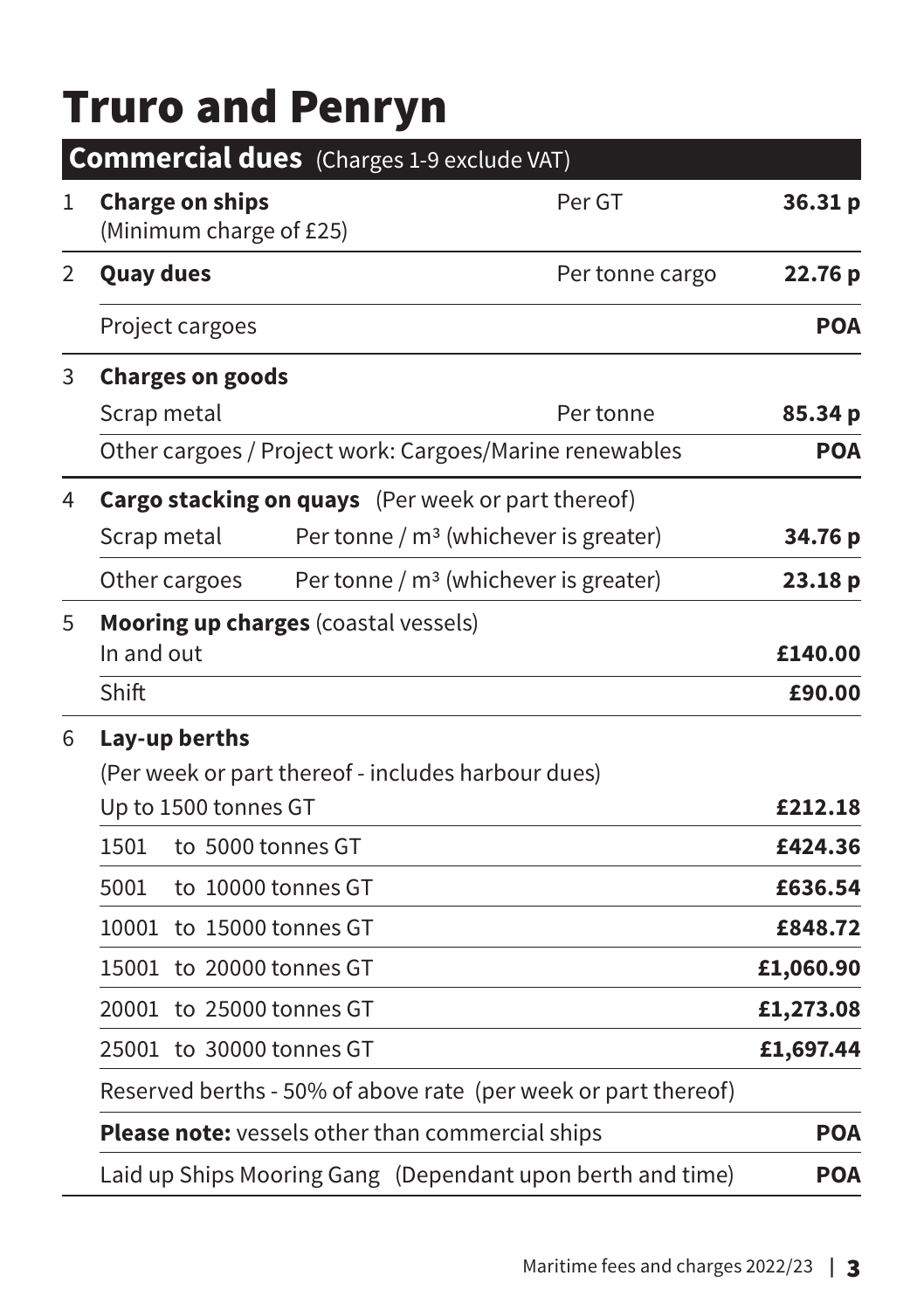| 7 | <b>Use of heavy moorings</b>                                            |                      |         |  |  |
|---|-------------------------------------------------------------------------|----------------------|---------|--|--|
|   | (By vessels other than laid-up shipping - per day or part thereof)      |                      |         |  |  |
|   | Vessels up to 20m                                                       |                      | £50.00  |  |  |
|   | Vessels 20m to 50m                                                      |                      | £100.00 |  |  |
|   | Vessel over 50m                                                         |                      | £150.00 |  |  |
| 8 | <b>Passenger levy</b>                                                   |                      |         |  |  |
|   | Visiting passenger craft                                                | (per day)            | £30.83  |  |  |
|   | Annual Passenger Levy (based on number on<br>the passenger certificate) | (per passenger)      | £38.02  |  |  |
| 9 | Charges for Registered Fishing Vessels (using quays and landing fish)   |                      |         |  |  |
|   | Up to 12m in length                                                     | per annum            | £99.56  |  |  |
|   | 12m to 18m in length                                                    | per annum            | £149.63 |  |  |
|   | Monthly at a pro-rata rate                                              |                      |         |  |  |
|   | Plus in each case                                                       |                      |         |  |  |
|   | <b>Fish Landing Dues</b>                                                | value of fish landed | 2.5%    |  |  |
|   | Recreational charges (Charges 10-27 include VAT)                        |                      |         |  |  |
|   | 10 Waiting list application                                             |                      |         |  |  |
|   | (One off non-refundable charge)                                         |                      | £35.00  |  |  |
|   | 11 Small boat mooring charges (Cost per metre LOA)                      |                      |         |  |  |
|   | Full tide<br>Basic charge                                               |                      | £39.14  |  |  |
|   | Half tide / Summer                                                      |                      | £25.75  |  |  |
|   | 12 Harbour office maintained moorings (Per metre per year)              |                      |         |  |  |
|   | <b>Full tide</b>                                                        |                      | £93.22  |  |  |
|   | Per annum minimum charge                                                |                      | £596.58 |  |  |
|   | Half tide                                                               |                      | £61.80  |  |  |
|   | Per annum minimum charge                                                |                      | £395.52 |  |  |
|   | (Above minimum charges based on 6.4m vessel)                            |                      |         |  |  |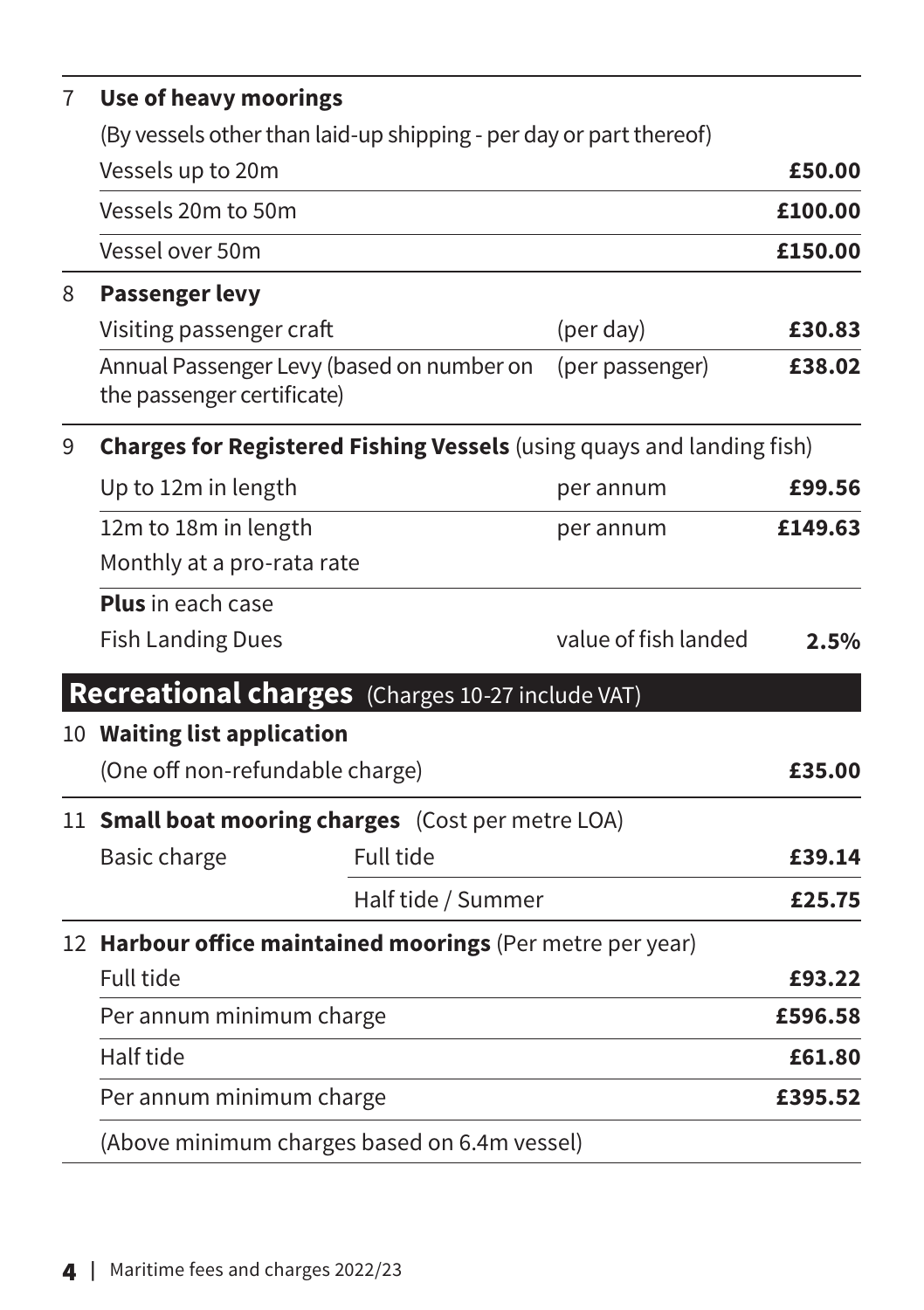|                  | 13 <b>Commercial moorings</b> (For vessels up to 14m only)                                                                            |  |            |         |
|------------------|---------------------------------------------------------------------------------------------------------------------------------------|--|------------|---------|
|                  | <b>Full tide</b>                                                                                                                      |  |            | £378.53 |
|                  | Half tide                                                                                                                             |  |            | £253.38 |
|                  | <b>Pontoon charges</b>                                                                                                                |  |            |         |
|                  | 14 Penryn Pontoon (Based on 6.4m vessel)                                                                                              |  |            |         |
|                  | Per metre per year                                                                                                                    |  |            | £82.40  |
|                  | Per annum minimum charge                                                                                                              |  |            | £527.39 |
|                  | 15 Ponsharden Pontoon                                                                                                                 |  |            |         |
|                  | Daily rate                                                                                                                            |  |            | £25.00  |
|                  | Monthly rate                                                                                                                          |  | Per metre  | £21.12  |
|                  | *Half yearly rate                                                                                                                     |  | Per metre  | £82.92  |
|                  | 16 Exchequer Quay, Penryn Pontoon                                                                                                     |  |            |         |
|                  | Daily rate                                                                                                                            |  |            | £25.00  |
|                  | Monthly rate                                                                                                                          |  | Per metre  | £20.60  |
|                  | *Half yearly rate                                                                                                                     |  | Per metre  | £81.89  |
|                  | Annual charge - small craft storage area for<br>vessels up to 3m                                                                      |  |            | £86.01  |
|                  | *Note: six monthly rates apply from 1 April - 30 September and/or<br>1 October - 31 March, and are payable in advance, unless agreed. |  |            |         |
| 17 <sup>17</sup> | Ponsharden beach outhauls                                                                                                             |  |            |         |
|                  | (Maximum size of vessel allowed - 4.6m)                                                                                               |  | Per annum  | £60.00  |
|                  | 18 Penryn Dinghy Park                                                                                                                 |  | Per dinghy | £72.00  |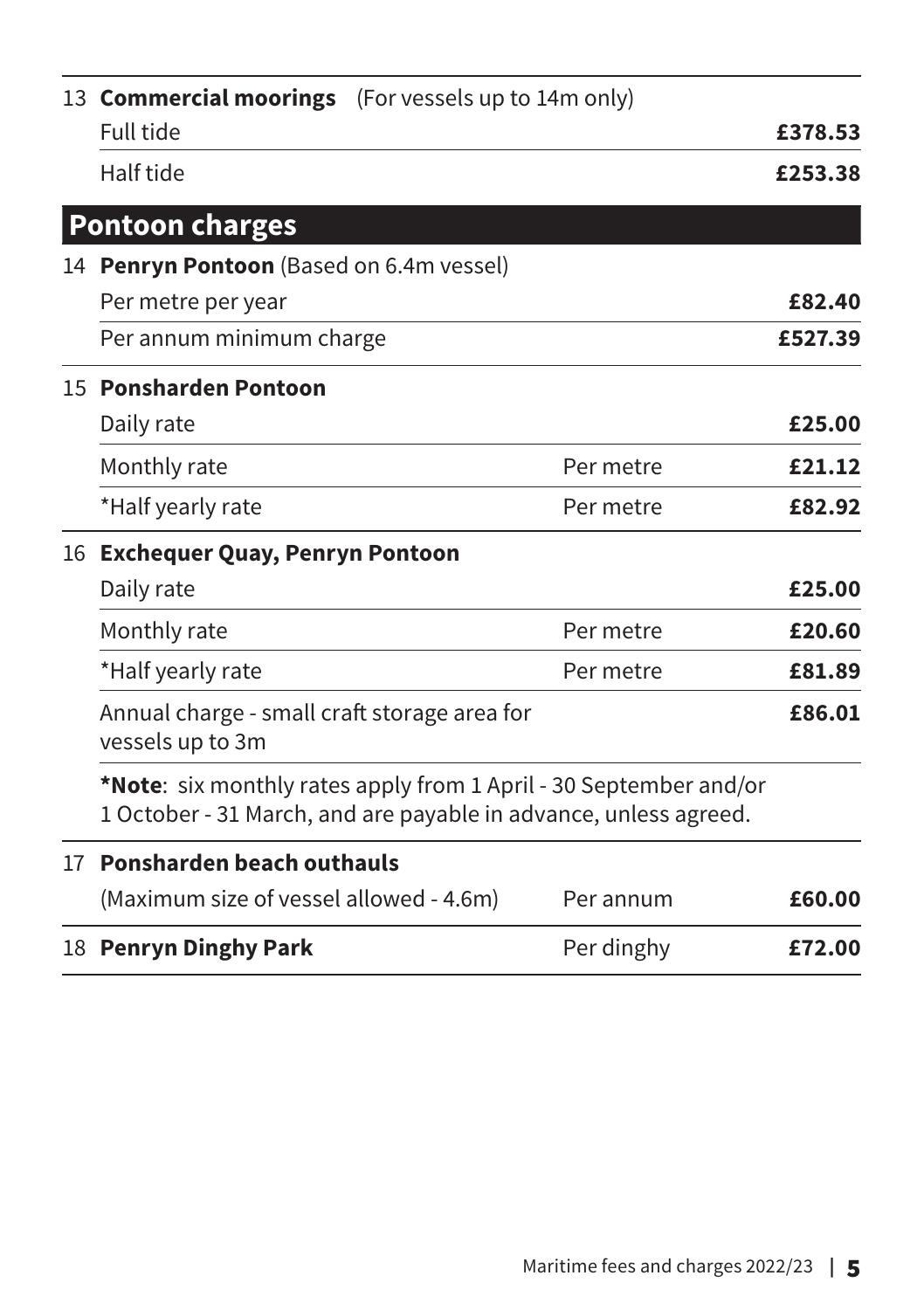|  | 19 Visitors moorings / visitors pontoons / Quays Based on LOA<br>All visitors moorings (1 April to 30 September)                                                                                      |                        |         |  |
|--|-------------------------------------------------------------------------------------------------------------------------------------------------------------------------------------------------------|------------------------|---------|--|
|  |                                                                                                                                                                                                       |                        |         |  |
|  | Up to 2 hours - up to 12m                                                                                                                                                                             |                        | £4.00   |  |
|  | Concessionary ticket (10 visits each of up to 2 hours) - up to 12m                                                                                                                                    |                        | £32.00  |  |
|  | Up to 2 hours - 12m to 15m                                                                                                                                                                            |                        | £6.00   |  |
|  | Concessionary ticket (10 visits each of up to 2 hours) - 12m to 15m                                                                                                                                   |                        | £48.00  |  |
|  | Up to 2 hours - over 15m                                                                                                                                                                              |                        | £8.00   |  |
|  | Concessionary ticket (10 visits each of up to 2 hours) - over 15m                                                                                                                                     |                        | £64.00  |  |
|  | Overnight - up to 12m - (per night)                                                                                                                                                                   |                        | £18.00  |  |
|  | Concessionary ticket up to 12m (10 visits each of up to 24 hours)                                                                                                                                     |                        | £144.00 |  |
|  | Overnight - 12m to 15m - (per night)                                                                                                                                                                  |                        | £25.00  |  |
|  | Concessionary ticket 12m to 15m (10 visits each of up to 24 hours)                                                                                                                                    |                        | £200.00 |  |
|  | Overnight - over 15m - (per metre per night)                                                                                                                                                          |                        | £1.85   |  |
|  | Concessionary ticket (10 visits each of up to 24 hours) - over 15m<br>(per metre)                                                                                                                     |                        |         |  |
|  | Off season seven monthly rate (1 October - 30 April) per metre<br>(Minimum charge 3 months)                                                                                                           |                        |         |  |
|  | 20 Visitors harbour dues<br>Applies to all vessels not kept permanently within the Fal estuary, and<br>anchored in Channels Creek and above Turnaware Bar.<br>Per day of part thereof (VAT inclusive) |                        | £7.00   |  |
|  | Concessionary ticket 10 visits                                                                                                                                                                        |                        | £56.00  |  |
|  | 21 Foreshore charges                                                                                                                                                                                  | Per metre <sup>2</sup> | £2.58   |  |
|  | 22 Launching or lifting of boats at quays                                                                                                                                                             | Per metre              | £12.00  |  |
|  | 23 Exchequer Quay, Penryn - Lighterage Quay, Newham -<br><b>Town Quay, Truro Mooring</b>                                                                                                              |                        |         |  |
|  | Daily rate (up to 24m)                                                                                                                                                                                | Per metre              | £25.00  |  |
|  | Monthly rate                                                                                                                                                                                          | Per metre              | £20.60  |  |
|  | *Half yearly rate                                                                                                                                                                                     | Per metre              | £81.89  |  |
|  | *Note: six monthly rates apply from 1 April - 30 September and/or                                                                                                                                     |                        |         |  |

1 October - 31 March, and are payable in advance, unless agreed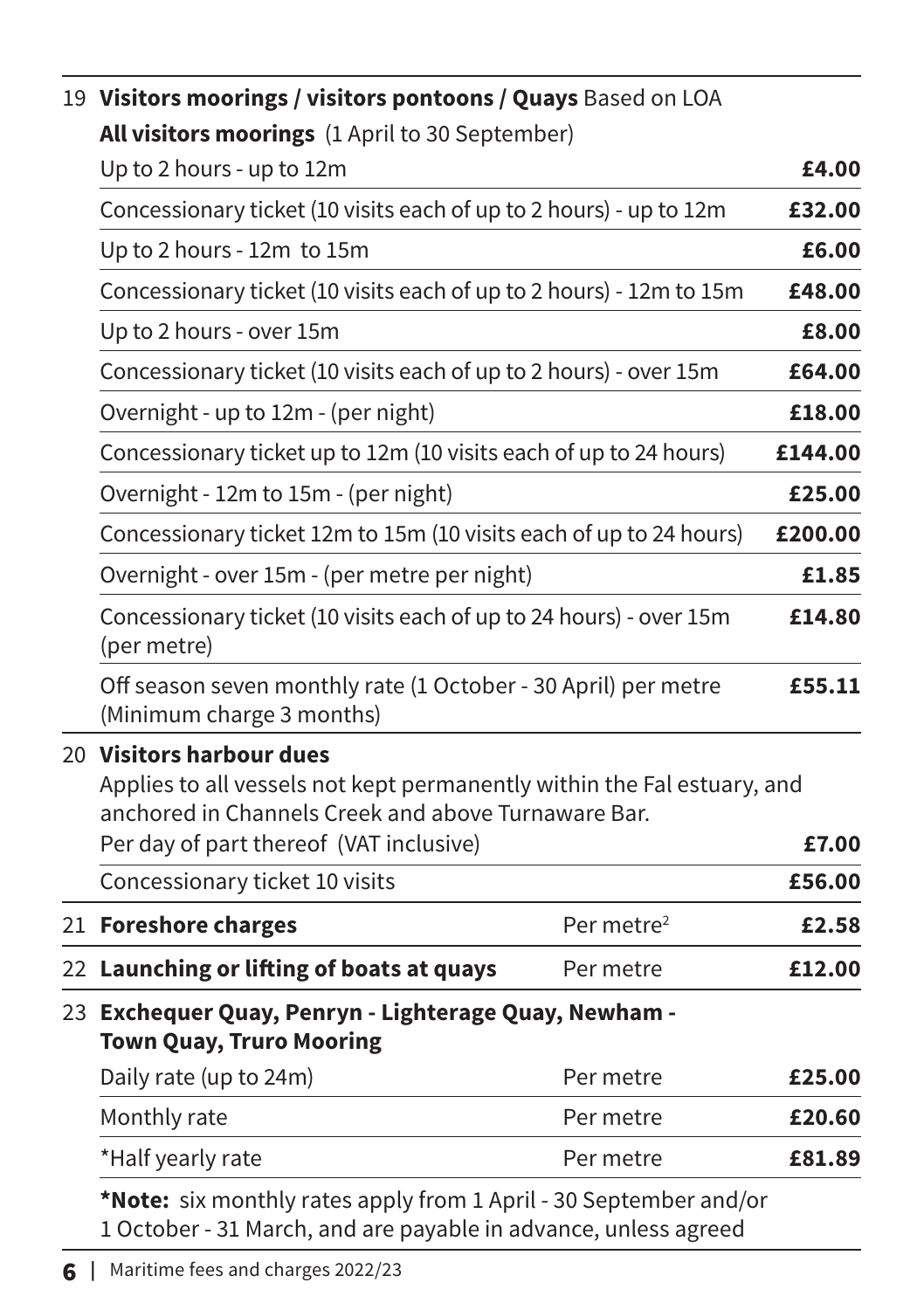| 24 Slipways                                                          |                        |            |  |
|----------------------------------------------------------------------|------------------------|------------|--|
| (Boscawen Park - Truro, Church Beach - Penryn, Sunny Corner - Truro) |                        |            |  |
| Boat size<br>Launching and / or recovery<br>Under <sub>6m</sub>      |                        | <b>FOC</b> |  |
|                                                                      |                        |            |  |
| Over <sub>6m</sub>                                                   |                        | £10.00     |  |
| 25 Lay-up ashore at Lighterage Quay - (1 October to 1 May)           |                        |            |  |
|                                                                      | Per metre <sup>2</sup> | £30.00     |  |
| 26 Malpas Marina (maximum LOA 20m)                                   |                        |            |  |
| Visitors pontoon berths - daily rate per vessel                      |                        |            |  |
| Dinghy (Daily) up to 3.5m                                            | including 2 people     | £3.00      |  |
| Om to 6m vessels                                                     | Per night              | £22.00     |  |
| 6m to 12m vessels                                                    | Per night              | £25.00     |  |
| 12m to 20m vessels                                                   | Per night              | £30.00     |  |
|                                                                      | Up to 3 hours          | £6.00      |  |
| Annual pontoon berths                                                |                        |            |  |
| Zone A (inside) up to 7m                                             | Per metre              | £159.14    |  |
| Zone B up to 7m                                                      | Per metre              | £191.07    |  |
| Zone C (Full Tide)                                                   | Per metre              | £233.30    |  |
| Bow on small craft annual charge (max LOA 5m) Annual                 |                        | £331.66    |  |
| Dinghy Storage                                                       |                        |            |  |
| Annual charge - small craft storage area for<br>vessels up to 3.5m   | Annual                 | £85.00     |  |
| Dinghy Rack                                                          | Annual                 | £72.00     |  |
| 27 Car parking                                                       |                        |            |  |
| Reserved spaces - Town Quay, Truro                                   | per annum              | £1009.40   |  |
| Reserved spaces - Exchequer Quay, Penryn                             | per annum              | £673.11    |  |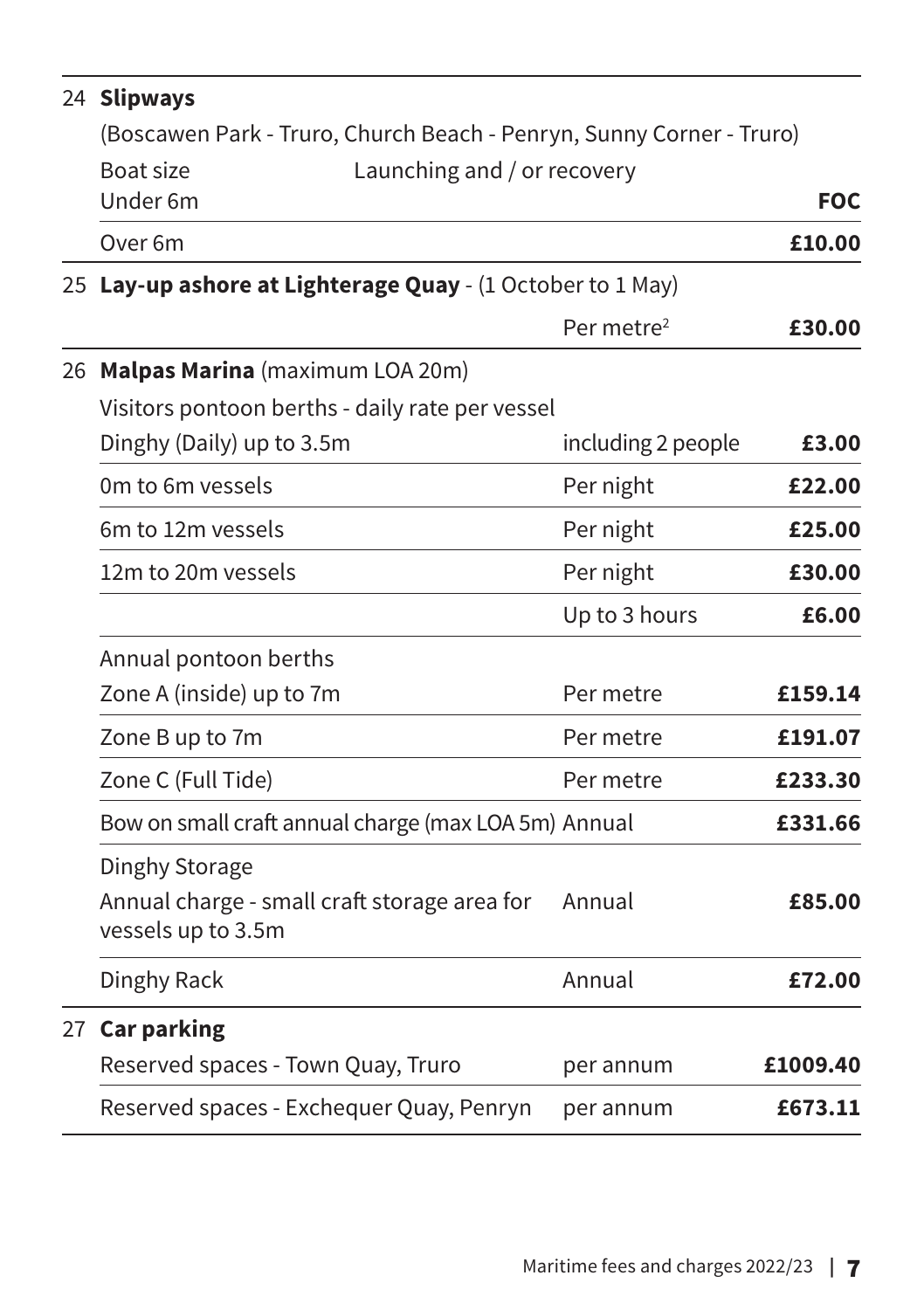# <span id="page-7-0"></span>Prince of Wales Pier and Fish Strand Quay

(Charges 28-29 exclude VAT, charge 30 includes VAT)

| 28 Prince of Wales Pier                                            |          |  |
|--------------------------------------------------------------------|----------|--|
| Passenger vessels plying for hire                                  | Annual   |  |
| Up to 12 passengers                                                | £1674.27 |  |
| 13 to 50 passengers                                                | £3348.53 |  |
| 51 to 100 passengers                                               | £4186.44 |  |
| Over 100 passengers                                                | £5022.80 |  |
| Daily rate (non permit to ply for hire - Including passenger dues) | Daily    |  |
| Up to 12 passengers                                                | £33.00   |  |
| 13 to 50 passengers                                                | £66.00   |  |
| 51 to 100 passengers                                               | £98.00   |  |
| Over 100 passengers                                                | £131.00  |  |
| 29 Pleasure boats operating as a ferry service                     |          |  |
| Any pier, quay or landing place where authorised:                  | Annual   |  |
| Up to 50 passengers                                                | £4186.44 |  |
| Over 50 passengers                                                 |          |  |
| 30 Fish Strand Quay outhauls                                       |          |  |
| (Maximum size of vessel allowed - up to 3.7m)                      |          |  |
| Per summer season, 1 April - 31 October                            | £72.00   |  |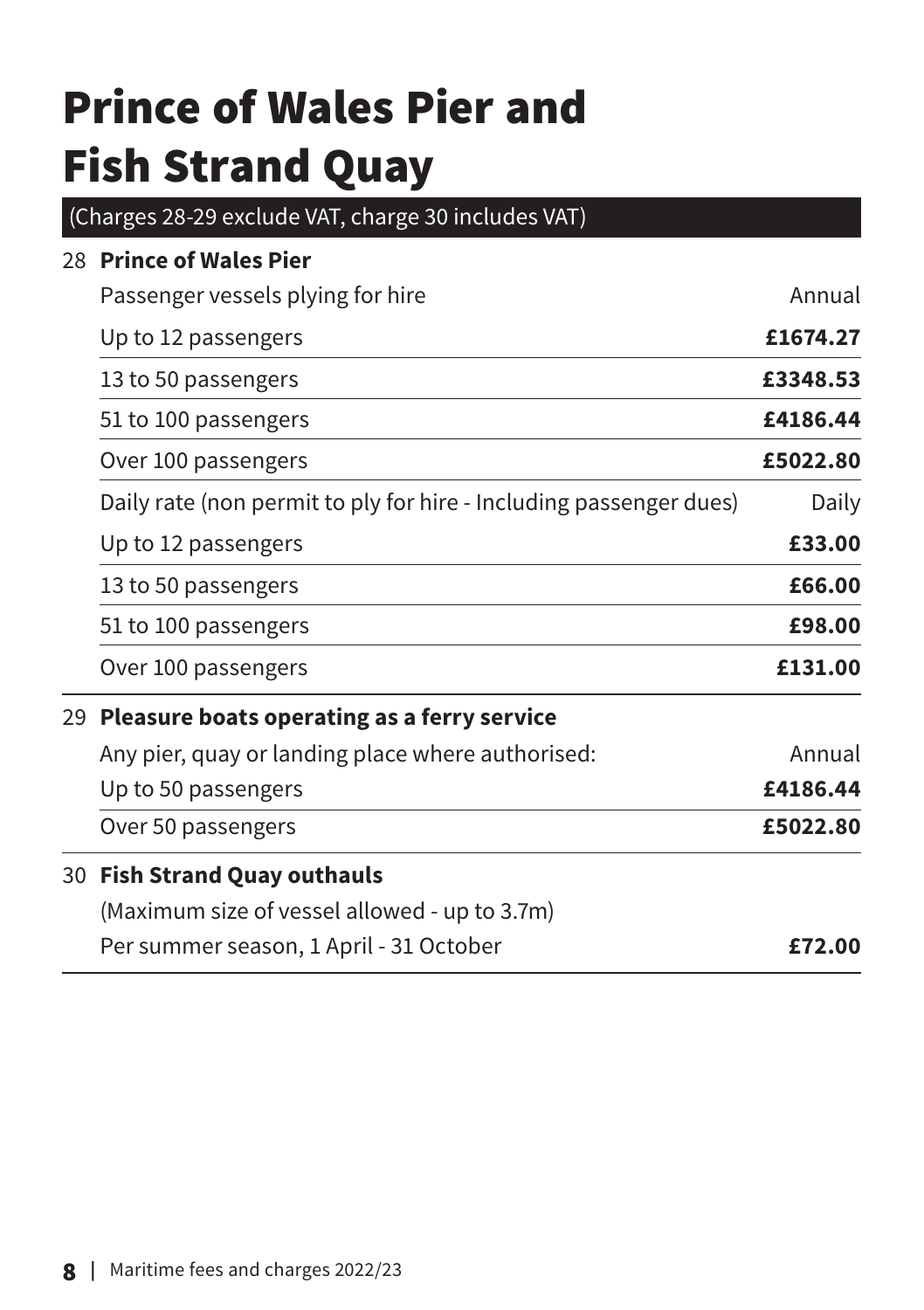### <span id="page-8-0"></span>Portscatho Harbour

### (Charge 31 includes VAT) 31 **Portscatho Harbour**  Boat launching fee / short stay outhaul Per day per metre **£4.20** Mooring fee (April - September) Per metre **£41.20** Mooring fee for registered fishing vessels (April - September) Per metre **£41.20** Slipway overwintering charge (October - March - Up to 4m only) **£135.00 Portscatho slipway storage** Seasonal charge for kayaks, canoes and slipway storage (April - September) **£60.00** Weekly charge **E20.00 Visitors moorings (up to 12m)** Per day (2hrs - 24hrs) **£18.00** Concessionary ticket (10 visits each of up to 24 hours) **£144.00** Use of Fishermans Shelter (per day) **£25.00**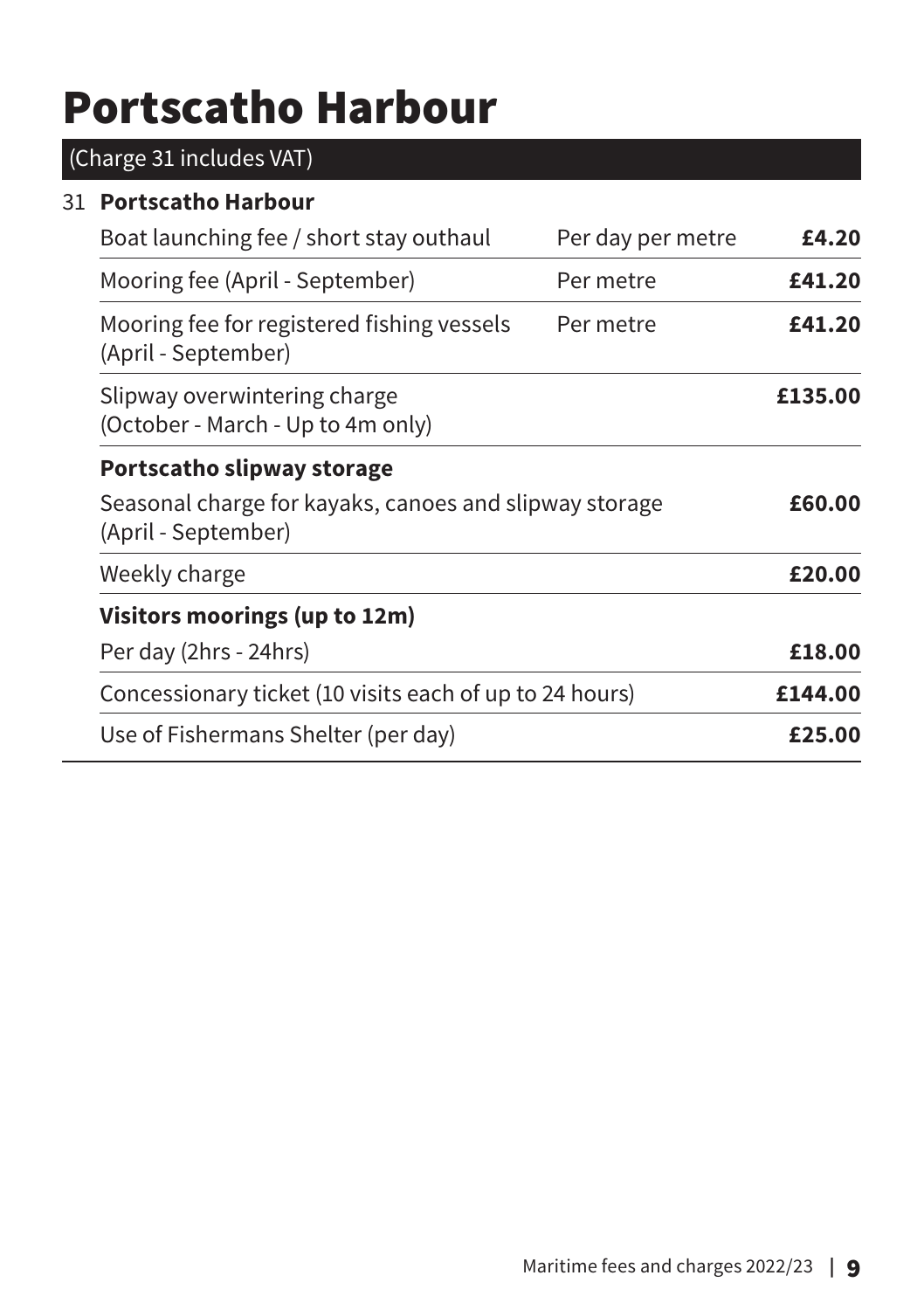### <span id="page-9-0"></span>Newquay Harbour

|  | (Charges 32-42 include VAT)                                                                              |           |         |
|--|----------------------------------------------------------------------------------------------------------|-----------|---------|
|  | 32 Moorings                                                                                              |           |         |
|  | All commercial vessels and tripping boats<br>(Includes any period ashore during the winter)              | Per metre | £95.79  |
|  | Registered Fishing vessels<br>(Includes any period ashore during the winter)                             | Per metre | £94.70  |
|  | All other vessels from 1 April to 31 October                                                             | Per metre | £61.80  |
|  | Multi hull vessels will be charged at 1.5 times the above rates                                          |           |         |
|  | A-Trot moorings                                                                                          | Per metre | £40.17  |
|  | Gigs 1 April to 31 October                                                                               | Per annum | £100.00 |
|  | 33 Dinghies                                                                                              | Per annum | £72.00  |
|  | 34 Visiting craft (up to 12m)                                                                            |           |         |
|  | Daily rate                                                                                               |           | £18.00  |
|  | Concessionary ticket (10 visits each of up to 24 hours)                                                  |           | £144.00 |
|  | Passenger vessels (not moored in Newquay Harbour) landing -<br>taking passengers (Daily Charge)          |           | £30.00  |
|  | 35 Launching - All vessels                                                                               |           |         |
|  |                                                                                                          | Per day   | £10.00  |
|  |                                                                                                          | Per month | £80.00  |
|  |                                                                                                          | Per annum | £200.00 |
|  | 36 Trailer parking                                                                                       |           |         |
|  |                                                                                                          | Per day   | £6.00   |
|  |                                                                                                          | Per month | £80.00  |
|  |                                                                                                          | Per annum | £200.00 |
|  | 37 Storage ashore (in car park or on quays)                                                              |           |         |
|  | For all vessels other than commercial fishing and tripping boats<br>paying an all year round mooring fee |           |         |
|  | 1 November - 31 March (Per metre LOA) inc. Length of trailer                                             |           | £34.51  |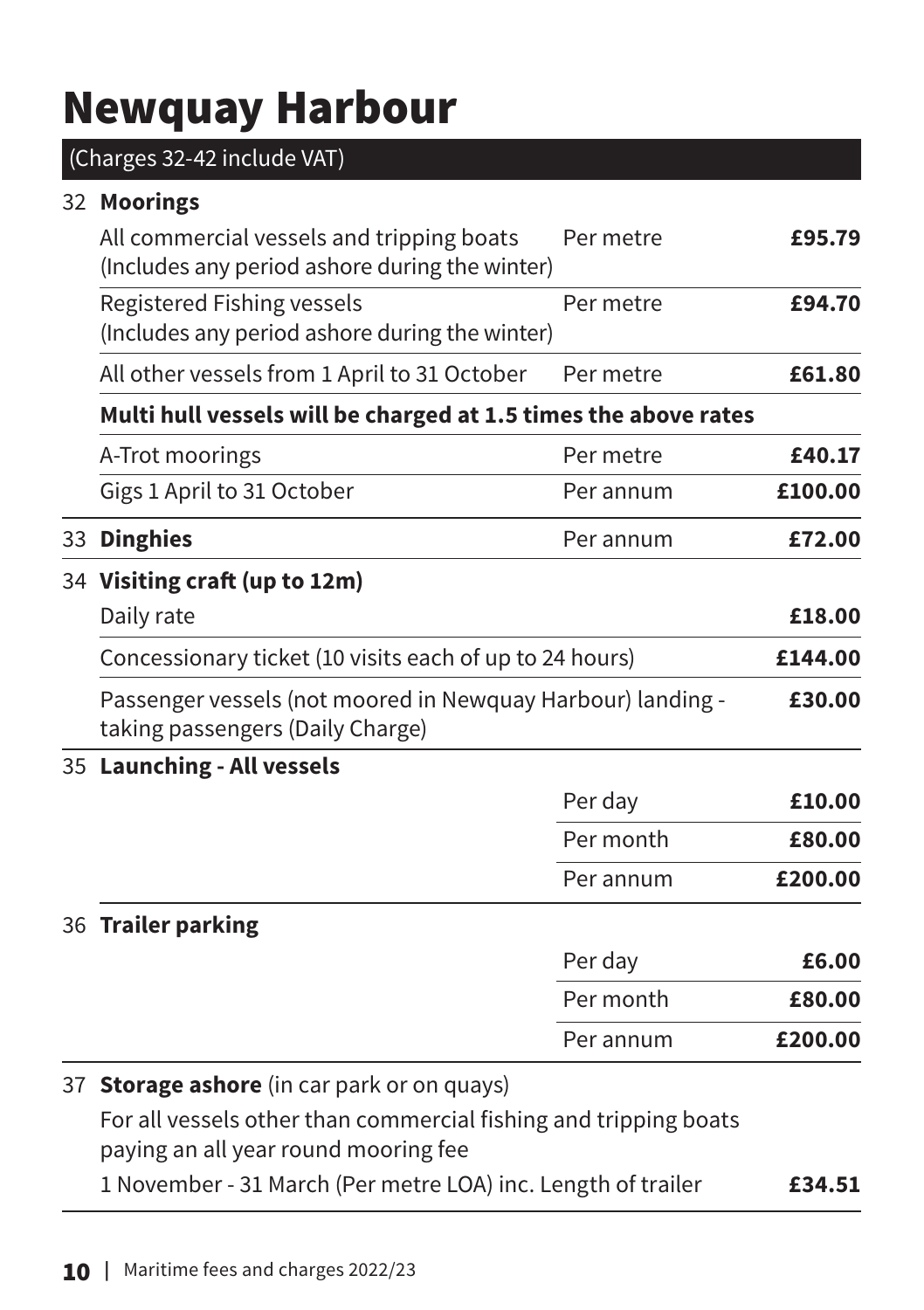|  | 38 Other storage up to 10m <sup>2</sup> or part thereof - additional annual<br>charges will apply if greater than 10m <sup>2</sup>                                |              |         |
|--|-------------------------------------------------------------------------------------------------------------------------------------------------------------------|--------------|---------|
|  | Pots, nets, bins etc.                                                                                                                                             | Per annum    | £100.00 |
|  | Daily storage charge per 5m <sup>2</sup> (unless<br>agreed with Harbour Master)                                                                                   | Per day      | £25.00  |
|  | 39 Use of Fridge and Ice                                                                                                                                          |              |         |
|  | Fishing vessels                                                                                                                                                   | Per annum    | £245.00 |
|  | Other users                                                                                                                                                       | Per fish box | £5.00   |
|  | 40 Moorings waiting list                                                                                                                                          |              |         |
|  | (One off non-refundable charge)                                                                                                                                   |              | £35.00  |
|  | 41 Parking charge                                                                                                                                                 | Per annum    | £120.00 |
|  | Parking permits for commercial fishing/tripping vessel<br>operators only when parked at South Quay, North Quay and<br>Active Cellars only (i.e. not in car park). |              |         |
|  | (Limited to 1 permit per registered commercial fishing/<br>tripping vessel based in Newquay Harbour and non-<br>transferable. For the use of vessel crew only)    |              |         |
|  | <b>Parking permit for Active Cellars only</b>                                                                                                                     |              | £100.00 |
|  | 42 Use of bait store                                                                                                                                              | Per annum    | £245.00 |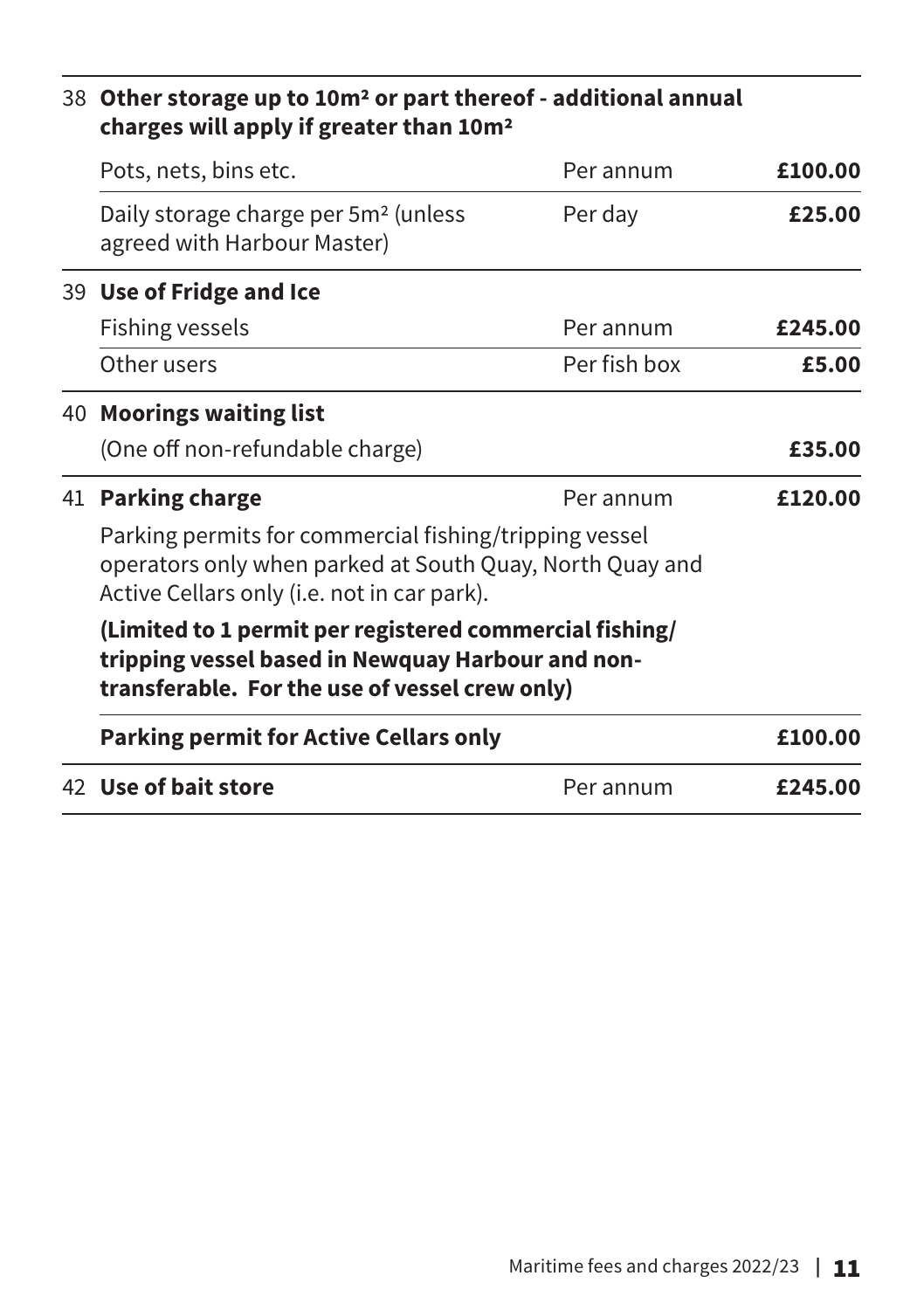# <span id="page-11-0"></span>St Ives Harbour

| (Charges 43-54 include VAT)                                                                          |                               |         |
|------------------------------------------------------------------------------------------------------|-------------------------------|---------|
| 43 Moorings                                                                                          |                               |         |
| Registered fishing vessels                                                                           | Per metre                     | £68.88  |
| Passenger vessels                                                                                    | Per metre +<br>passenger levy | £44.29  |
| Private vessels                                                                                      | Per metre                     | £44.29  |
| Self drive motorboats                                                                                | Per vessel                    | £357.41 |
| Running moorings (including skiffs)                                                                  | Per metre                     | £40.07  |
| Multi hull vessels will be charged at 1.5 times the above rates                                      |                               |         |
| 44 Dinghies                                                                                          | Per annum                     | £72.00  |
| 45 Passenger levy                                                                                    |                               |         |
| Visiting passenger craft                                                                             | Per Day                       | £30.90  |
| Mooring holder charge per passenger (Based on the number on<br>the passenger carrying certificate)   |                               | £38.11  |
| 46 Managed moorings                                                                                  |                               |         |
| Registered fishing vessels                                                                           | Per metre                     | £93.94  |
| Passenger vessels                                                                                    | Per metre +<br>passenger levy | £70.04  |
| Private vessels                                                                                      | Per metre                     | £70.04  |
| Gigs - 1 April to 31 October                                                                         | Each                          | £222.48 |
| 47 Visitor moorings (Up to 12m)                                                                      |                               |         |
| All visitor moorings                                                                                 | Per day                       | £18.00  |
| Concessionary ticket (10 visits each of up to 24 hours)                                              |                               | £144.00 |
| 48 Launching - Mooring holders and St Ives Sailing Club Only -<br>by agreement of the Harbour Master |                               |         |
| St Ives Sailing Club                                                                                 | Per annum                     | £432.60 |
| 49 Waiting list application                                                                          |                               |         |
| (One off non-refundable charge)                                                                      |                               | £35.00  |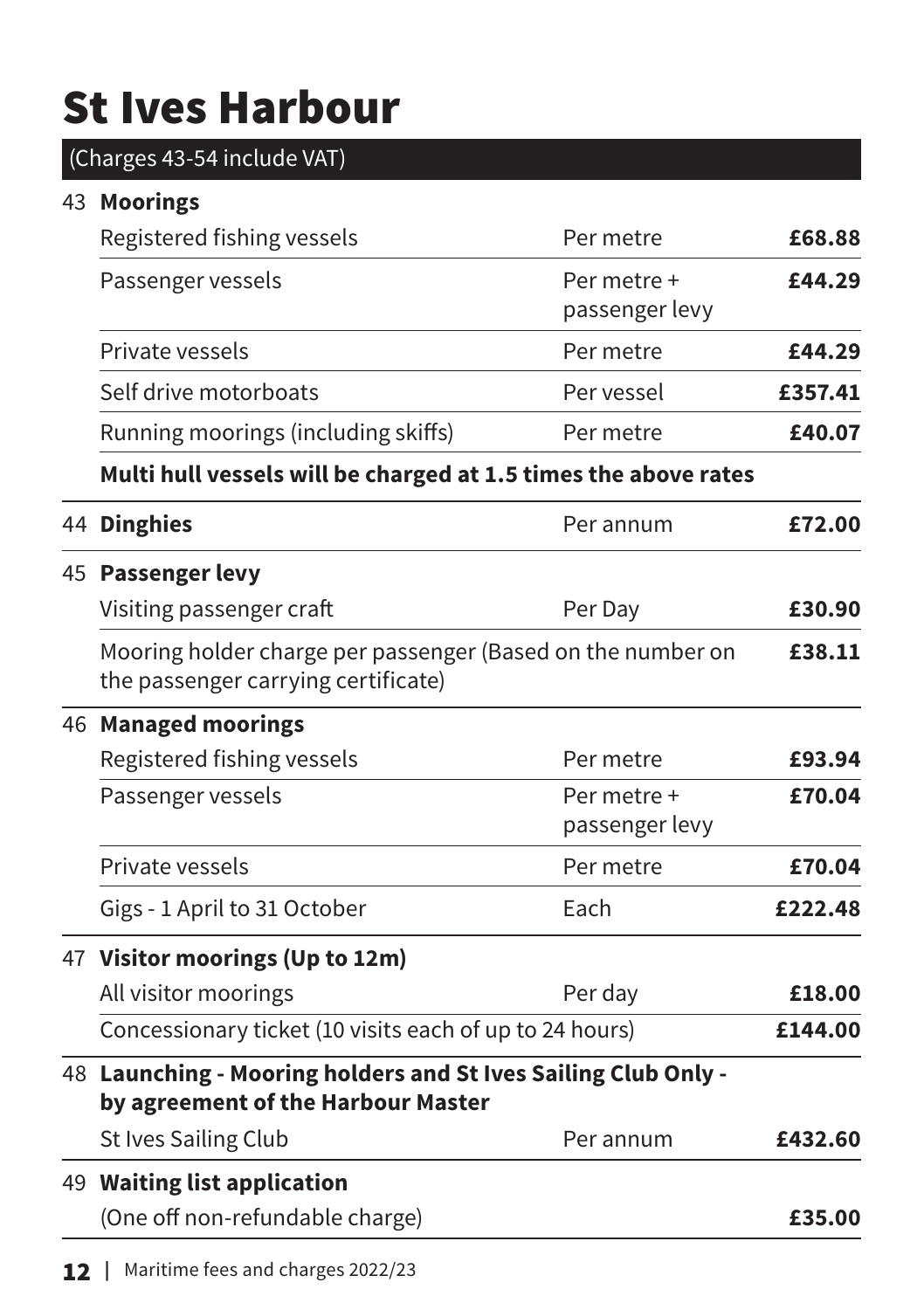|    | 50 Use of fridge and ice                                                                                                           |                                        |         |  |
|----|------------------------------------------------------------------------------------------------------------------------------------|----------------------------------------|---------|--|
|    | Fishing vessels                                                                                                                    | Per annum                              | £125.00 |  |
|    | Other                                                                                                                              | Per fish box                           | £5.00   |  |
| 51 | Other storage up to 5m <sup>2</sup> or part thereof - additional annual<br>charges will apply if greater than 5m <sup>2</sup>      |                                        |         |  |
|    | Pots, Nets, Bins etc.                                                                                                              | Per annum                              | £50.00  |  |
|    | Daily storage charge per 5m <sup>2</sup> (unless<br>agreed with Harbour Master)                                                    | Per day                                | £25.00  |  |
|    | 52 Storage ashore (West Pier and the Wharf only)                                                                                   |                                        |         |  |
|    | 1 November - 31 March                                                                                                              | (per metre incl.<br>length of trailer) | £20.60  |  |
| 53 | <b>Kayak storage</b>                                                                                                               | Per annum                              | £120.00 |  |
|    | 54 Parking charge                                                                                                                  |                                        |         |  |
|    | Parking permits for commercial fishing/<br>tripping operators only when parked beyond<br>car park on Smeaton's Pier and West Pier. | Per annum                              | £120.00 |  |
|    | (Limited to 1 permit per registered commercial fishing/                                                                            |                                        |         |  |

**tripping vessel based in st ives harbour and non-transferable)**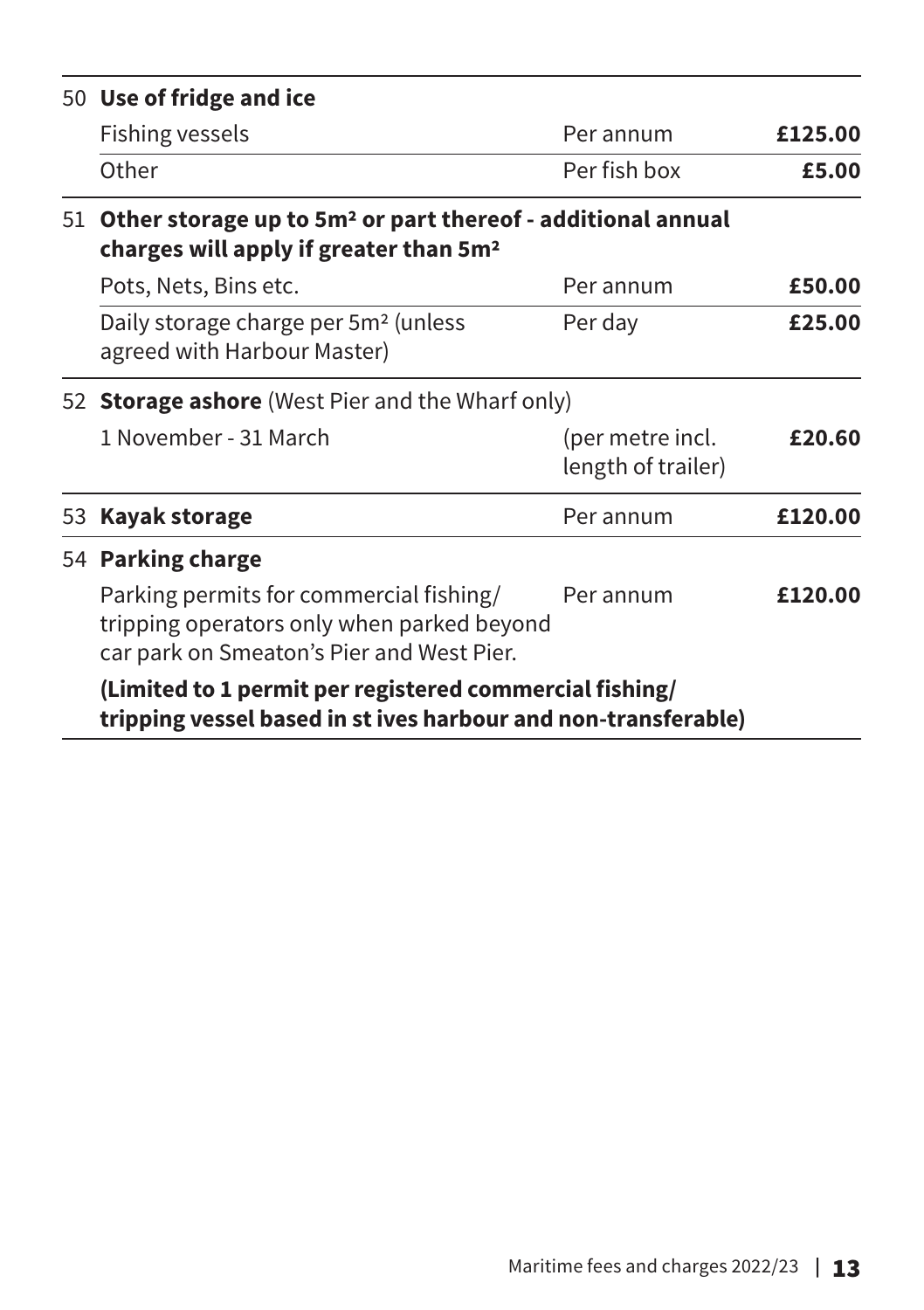### <span id="page-13-0"></span>Bude Harbour

| (Charges 55-60 include VAT)                                                       |           |         |  |
|-----------------------------------------------------------------------------------|-----------|---------|--|
| 55 Mooring charges                                                                |           |         |  |
| <b>Registered Fishing Vessels</b>                                                 | Per annum | £195.98 |  |
| All other vessels                                                                 | Per annum | £198.28 |  |
| Winter storage (1 November to 30 April)                                           | Per metre | £20.00  |  |
| 56 Use of fridge and ice                                                          |           |         |  |
| <b>Registered Fishing Vessels</b>                                                 | Per annum | £82.00  |  |
| 57 Outer slipway use (All craft)                                                  |           |         |  |
|                                                                                   | Per day   | £10.00  |  |
|                                                                                   | Per week  | £40.00  |  |
|                                                                                   | Per annum | £120.00 |  |
| 58 Inner harbour charges - berthing                                               |           |         |  |
| Annual rate                                                                       | Per metre | £95.00  |  |
| Inner harbour launching fee                                                       | Per day   | £6.00   |  |
| 59 Visitor moorings                                                               |           |         |  |
| Overnight - up to 12m - (per night)                                               |           | £18.00  |  |
| Concessionary ticket up to 12m (10 visits each of up to 24 hours)                 |           | £144.00 |  |
| Overnight - 12m to 15m - (per night)                                              |           | £25.00  |  |
| Concessionary ticket 12m to 15m (10 visits each of up to 24 hours)                |           | £200.00 |  |
| Overnight - over 15m - (per metre per night)                                      |           | £1.85   |  |
| Concessionary ticket (10 visits each of up to 24 hours) - over 15m<br>(per metre) |           | £14.80  |  |
| 60 Other charges                                                                  |           |         |  |
| Waiting list application                                                          |           | £35.00  |  |
| Parking Permit (by lock)                                                          |           | £120.00 |  |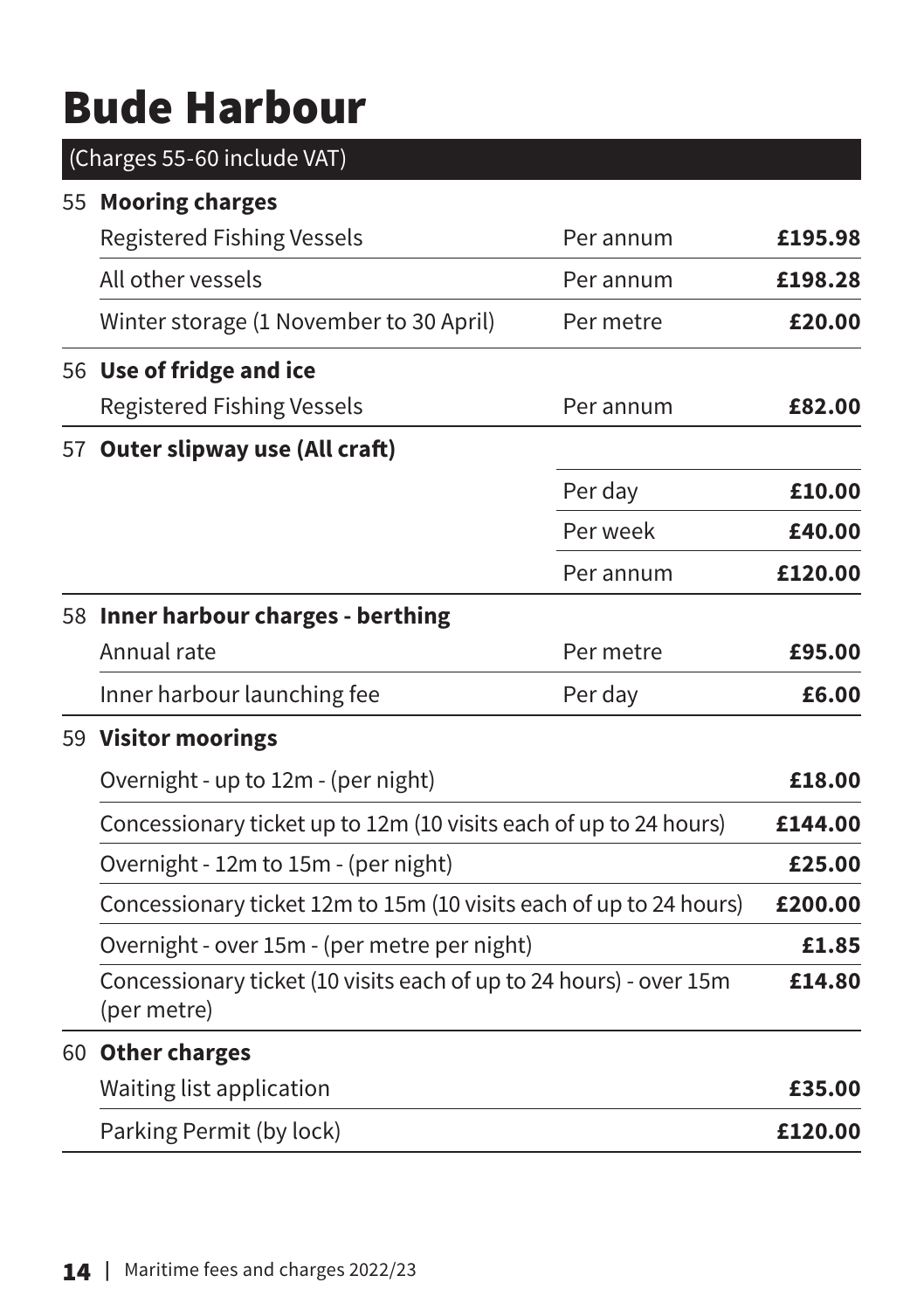### <span id="page-14-0"></span>Penzance Harbour

(Commercial charges 61-70 exclude VAT) 61 **Inner harbour** - 'wet dock' quay dues - commercial shipping (over 24m) 7 Days or part thereof (per GT) Per week **£ 1.55** 62 **Outer quay dues** Per 7 days or part thereof (per GT) Per week **£1.14** 63 **Dry dock movement** Per movement **£400.00** 64 **Domestic passenger dues (in addition to Harbour Due)** Annual Levy up to 50 passengers (based on number on the passenger certificate) **£38.11** Passenger dues - Domestic per person **16.94p** Visiting Passenger craft less than 50 passengers Per day **£30.90** 65 **Cruise passengers** Cruise ship ISPS security and facility charge (ship anchored in Mounts Bay) (up to 12 hours or  **£3,500.00**  part of plus Cruise passenger due). Cruise ship ISPS security and facility charge (ship alongside South Pier or Lighthouse Pier) (up to 80m LOA) **POA** Passenger dues - Cruise per person **£6.50** 66 **Charge on goods** Cargo dues **44.89p** Other Cargoes/Project Work: Cargoes/Marine Renewables **POA** 67 **Electricty and water** Electricity per KWH **15p** Water (per cubic metre) **£4.70** 68 **Maritime services** Use of workboat **Per hour £25.00** Mooring up/Letting go - Commercial Vessels Per movement **£24.21** Dewatering of boats (pumping out) Per hour **£45.00** 

Maritime fees and charges 2022/23 | 15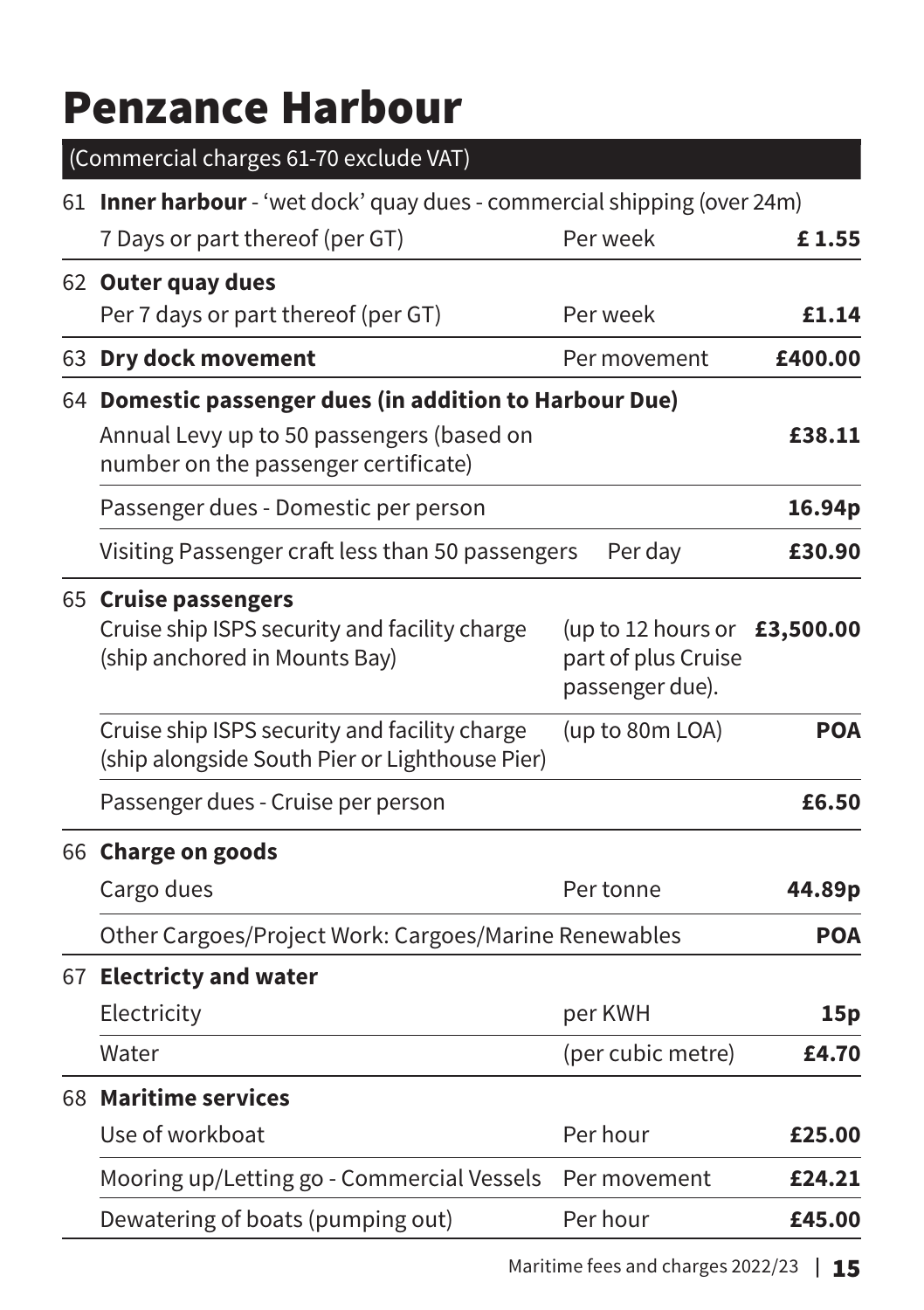|  | 69 Registered fishing vessels and under 24m workboats                                                                                     |           |         |
|--|-------------------------------------------------------------------------------------------------------------------------------------------|-----------|---------|
|  | Inner harbour - per metre                                                                                                                 | Per day   | £1.55   |
|  | Outer harbour - per metre                                                                                                                 | Per day   | £1.39   |
|  | 70 All vessels landing fish/shellfish for market                                                                                          |           |         |
|  | Fish landing dues - value of fish landed                                                                                                  |           | 2.5%    |
|  | (Includes up to 7 days in dock)                                                                                                           |           |         |
|  | Recreational charges (Leisure charges 71 - 77 include VAT)                                                                                |           |         |
|  | 71 Inner harbour - 'wet dock' quay dues<br>Recreational mooring (subject to availability)                                                 |           |         |
|  | *Half yearly rate                                                                                                                         | Per metre | £92.70  |
|  | Outer harbour 'Alongside' Recreational<br>Mooring (subject to availability)                                                               |           |         |
|  | *Albert Pier or North Arm half yearly rate                                                                                                | Per metre | £46.24  |
|  | *Note: six monthly rates apply from 1 April to 30 September<br>and/or 1 October to 31 March, and are payable in advance,<br>unless agreed |           |         |
|  | 72 Waiting list                                                                                                                           |           | £35.00  |
|  | 73 Outer harbour moorings                                                                                                                 |           |         |
|  | Row AA - G (per metre)                                                                                                                    | Per annum | £42.23  |
|  | Running moorings - (per metre)                                                                                                            | Per annum | £31.93  |
|  | 74 Storage (per metre LOA)                                                                                                                |           |         |
|  | Winter storage - 1 Oct - 30 Apr                                                                                                           | Per metre | £50.00  |
|  | Summer storage - 1 May - 30 Sept                                                                                                          | Per metre | £100.00 |
|  | Monthly storage                                                                                                                           | Per metre | £15.00  |
|  | Daily storage                                                                                                                             | Per metre | £1.00   |
|  | Dinghy storage up to 3.5m                                                                                                                 | Per annum | £72.00  |
|  | Kayak storage                                                                                                                             | Per annum | £120.00 |
|  | Kayak storage                                                                                                                             | Per week  | £20.00  |
|  | Multi hull vessels will be charged at 1.5 times the above rates                                                                           |           |         |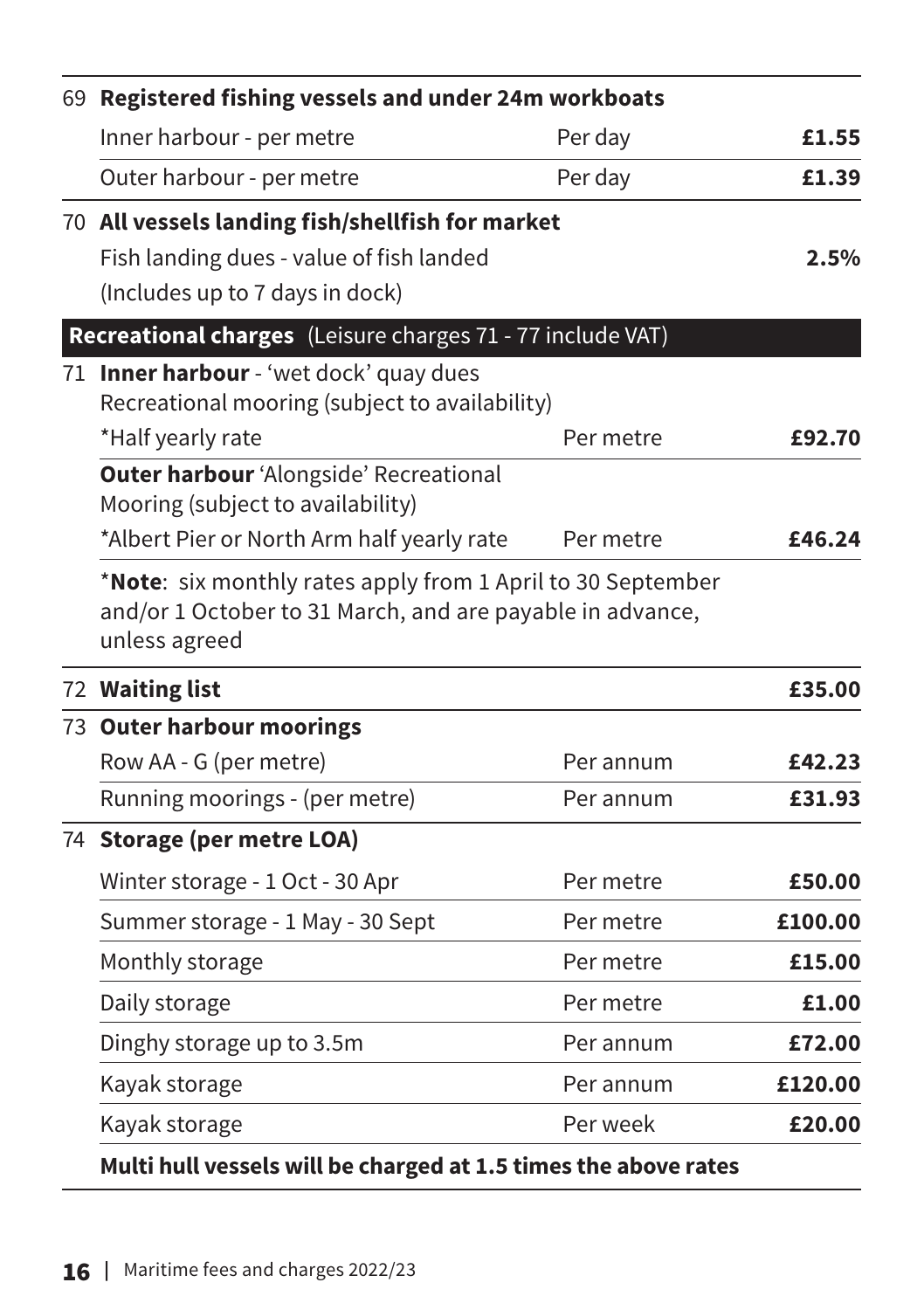|  | 75 Launching (all craft including PWC's)                                                     |            |
|--|----------------------------------------------------------------------------------------------|------------|
|  | Launching (includes all trailered vessels and PWC/Jetski)                                    |            |
|  | Per launch only                                                                              | £10.00     |
|  | Per Day *inc trailer storage                                                                 | £16.00     |
|  | Per Day *inc trailer and car storage                                                         | £22.00     |
|  | Per Week *inc trailer storage                                                                | £80.00     |
|  | Annual *exc storage                                                                          | £200.00    |
|  | Summer only 1st May - 30 Sept                                                                | £150.00    |
|  | 76 Visiting moorings                                                                         |            |
|  | Overnight - up to 12m - (per night)                                                          | £18.00     |
|  | Concessionary ticket up to 12m (10 visits each of up to 24 hours)                            | £144.00    |
|  | Overnight - 12m to 15m - (per night)                                                         | £25.00     |
|  | Concessionary ticket 12m to 15m (10 visits each of up to 24 hours)                           | £200.00    |
|  | Overnight - over 15m - (per metre per night)                                                 | £1.85      |
|  | Concessionary ticket (10 visits each of up to 24 hours) - over 15m<br>(per metre)            | £14.80     |
|  | Mooring holder shelter in wet dock - per night (up to 2 nights -<br>visitor rate thereafter) | <b>FOC</b> |
|  | Mooring buoy - (per night)                                                                   | £10.00     |
|  | <b>77 Parking Permits</b>                                                                    |            |
|  | Wet Dock & Albert Pier Parking Permit (subject to availability)                              |            |
|  | Annual                                                                                       | £120.00    |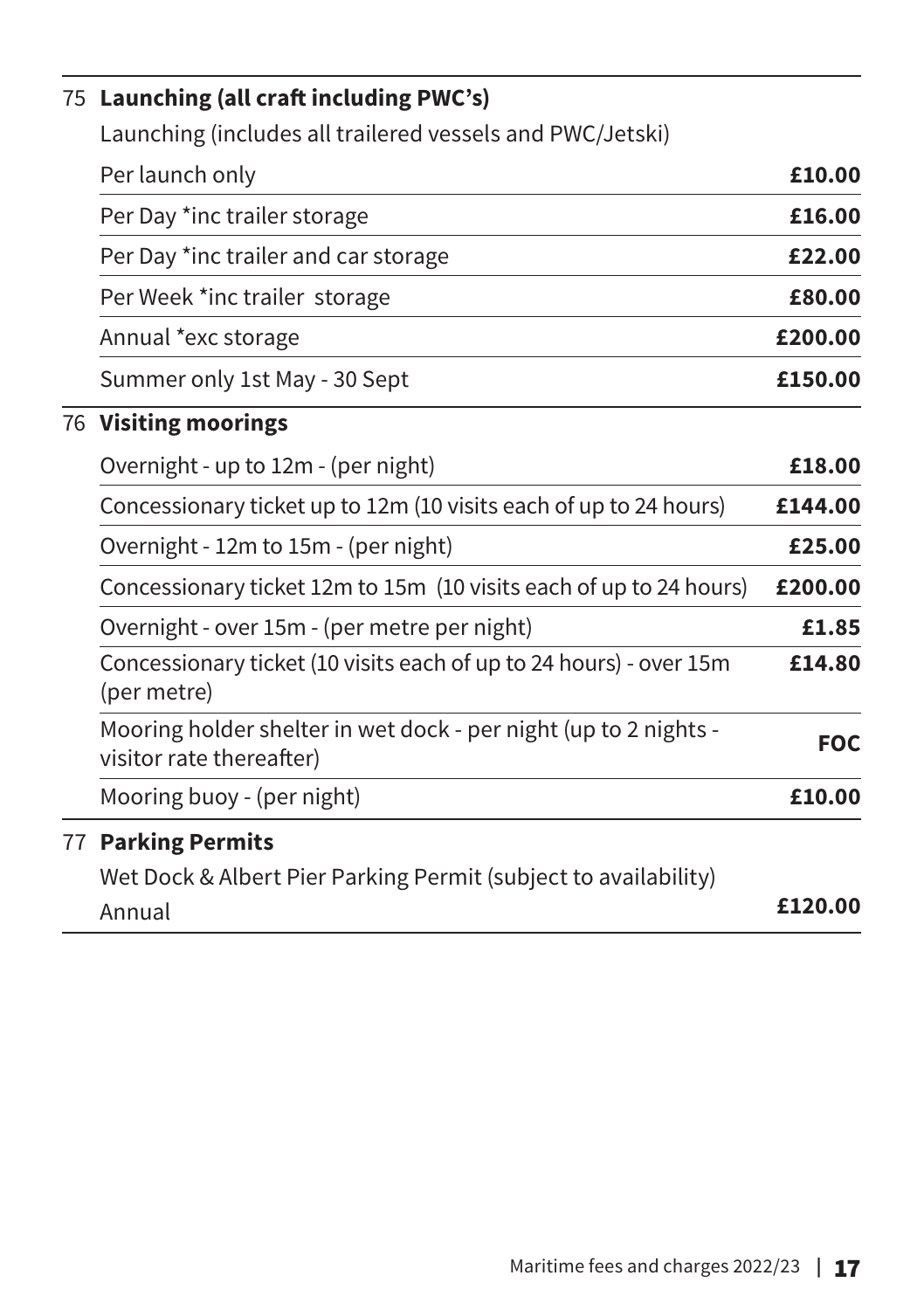### <span id="page-17-0"></span>Portwrinkle Harbour

| (Charges 78-80 include VAT)      |           |         |  |  |
|----------------------------------|-----------|---------|--|--|
| 78 Dinghy racks and Kayak spaces | Per annum | £120.00 |  |  |
| 79 Promenade spaces              | Per annum | £150.00 |  |  |
| 80 Wet berths                    | Per annum | £100.00 |  |  |

### **Saltash** (Jubilee Green Dinghy Park)

|    | (Charges 81-83 include VAT)        |           |         |  |
|----|------------------------------------|-----------|---------|--|
| 81 | <b>Boat Space</b>                  | Per annum | £340.93 |  |
|    | 82 Boat Houses                     |           |         |  |
|    | Unit 1                             | Per annum | £932.67 |  |
|    | Units 2 and 3                      | Per annum | £891.98 |  |
|    | Unit 4                             | Per annum | £853.36 |  |
|    | 83 Kayak & Dinghy Racks (up to 3m) | Per annum | £120.00 |  |

### Downderry Beach Access Permits

(Permit quotas apply) (Charge 84 includes VAT)

84 **Vehicle Access Permit & Boat Space £28.84**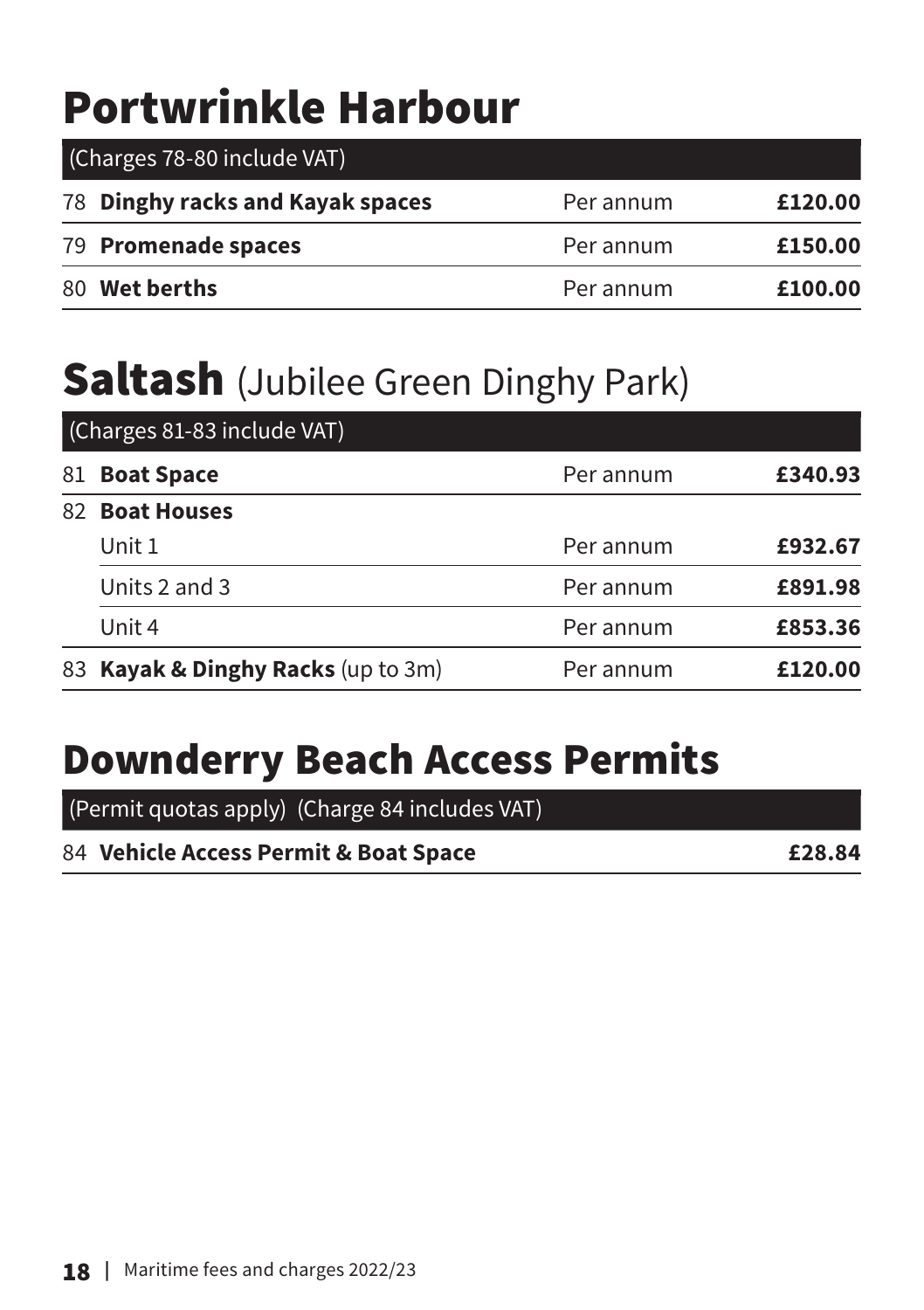# <span id="page-18-0"></span>Maritime Service Charges

#### (Charges 85 and 86 exclude VAT)

#### 85 **Licensing of boat and boatmen**

| Boatman's Licence - Renewal                     | £61.80  |
|-------------------------------------------------|---------|
| Boatman's Licence - Restricted - by examination | £105.58 |
| Boatman's Licence - Full - by examination       | £159.14 |
| Boat Licence - 1-2 Persons                      | £36.05  |
| Boat Licence - 3-4 Persons                      | £70.04  |
| Boat Licence - 5-6 Persons                      | £105.58 |
| Boat Licence - 7-12 Persons                     | £141.11 |
| 86   Water Ski / Jet Ski permits / PWC          |         |
| Annual                                          | £100.00 |
| Daily                                           | £12.00  |
|                                                 |         |

#### **Please note**: **VAT is payable on private vessels.** VAT set at 20%